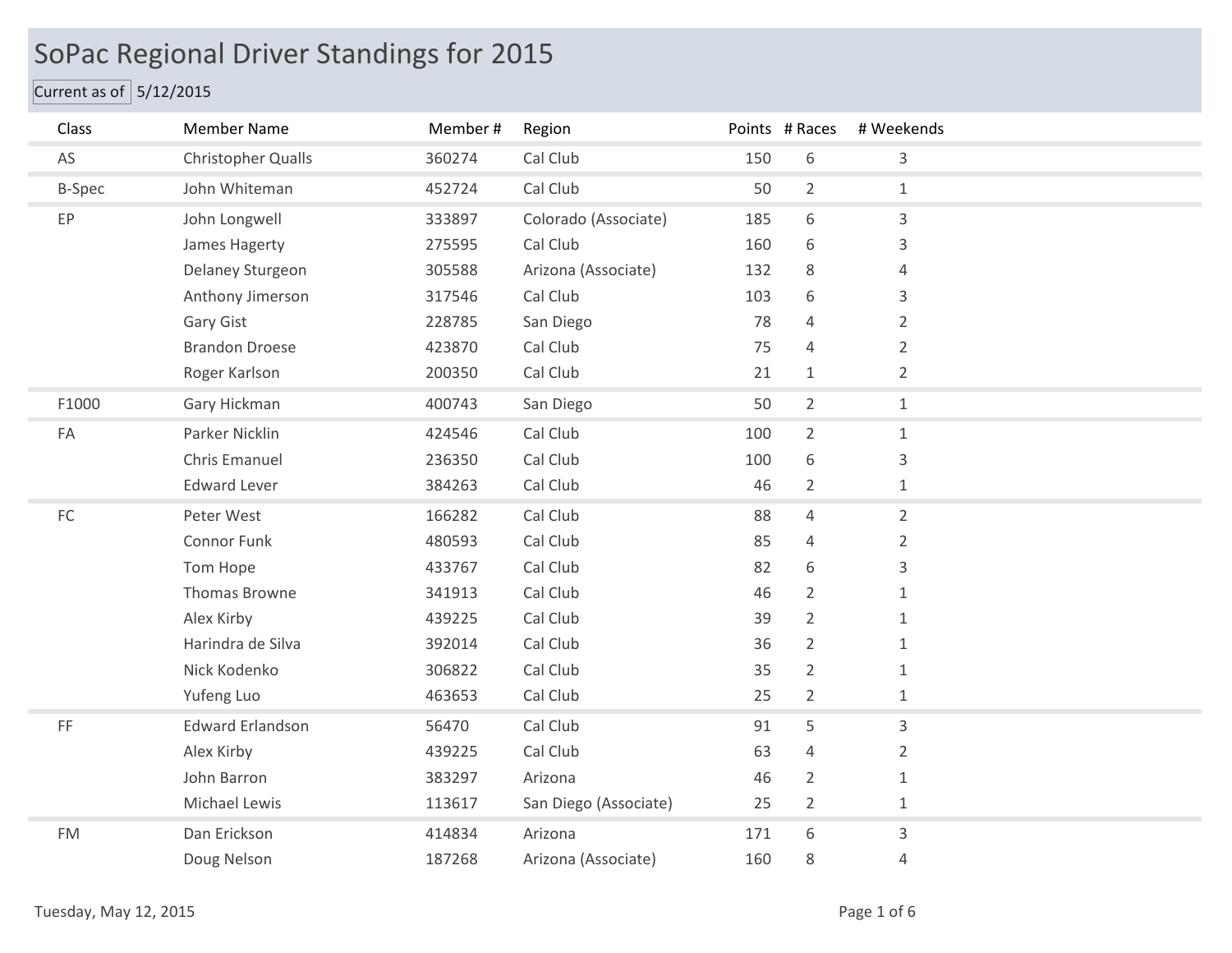| Class           | <b>Member Name</b>       | Member# | Region                |     | Points # Races | # Weekends     |
|-----------------|--------------------------|---------|-----------------------|-----|----------------|----------------|
| FM              | James Malone             | 305587  | Arizona (Associate)   | 158 | 8              | $\overline{4}$ |
|                 | Larry Mason              | 102772  | Cal Club              | 110 | 6              | 3              |
|                 | <b>Cameron Parsons</b>   | 404061  | Cal Club              | 68  | 4              | 2              |
|                 | <b>Terrence Carraher</b> | 466278  | Cal Club              | 50  | $\overline{2}$ | $\mathbf{1}$   |
|                 | <b>Brad Drew</b>         | 221118  | Cal Club              | 36  | $\overline{2}$ | $\mathbf{1}$   |
|                 | Dutch Schultz            | 383876  | Cal Club              | 36  | 2              | 1              |
|                 | Duane Eitel              | 30715   | Arizona (Associate)   | 32  | 2              | 1              |
|                 | <b>Edward Lever</b>      | 384263  | Cal Club              | 29  | $\overline{2}$ | $\mathbf{1}$   |
|                 | Mike Anderson            | 280538  | San Diego             | 25  | $\overline{2}$ | $\mathbf{1}$   |
| FP              | James Cantrell           | 405132  | Arizona               | 46  | $\overline{2}$ | $\mathbf 1$    |
| <b>FS</b>       | <b>Edward Lever</b>      | 384263  | Cal Club              | 150 | 4              | $\overline{2}$ |
| <b>FST</b>      | Eric Boghossian          | 366841  | Cal Club              | 50  | $\overline{2}$ | $\mathbf{1}$   |
| <b>FV</b>       | Charlie Turner           | 261282  | Cal Club              | 228 | 10             | 5              |
|                 | Mark Edwards             | 63787_1 | Cal Club              | 167 | 8              | 5              |
|                 | Tim Harris               | 344911  | Cal Club              | 113 | 6              | 3              |
|                 | Dennis Andrade           | 45807_1 | Arizona               | 86  | 5              | 3              |
|                 | Kim Madrid               | 447032  | Cal Club              | 65  | 4              | $\overline{2}$ |
|                 | Don Manthe               | 254525  | Cal Club              | 61  | 4              | $\overline{2}$ |
|                 | Eric Inkrott             | 463626  | Cal Club              | 14  | $\overline{2}$ | $\mathbf{1}$   |
| GT1             | Kenneth Davis            | 349864  | San Diego             | 88  | 5              | 3              |
|                 | Michael Lewis            | 113617  | San Diego (Associate) | 50  | 2              | $\mathbf{1}$   |
|                 | <b>Richard Gray</b>      | 320789  | Cal Club              | 46  | $\overline{2}$ | $\mathbf{1}$   |
|                 | James Cantrell           | 405132  | Arizona               | 35  | $\overline{2}$ | $\mathbf{1}$   |
|                 | Randy Lewis              | 464468  | Cal Club              | 25  | 1              | 1              |
|                 | Alex Kirby               | 439225  | Cal Club              | 21  | $\overline{2}$ | $\mathbf{1}$   |
|                 | Mark Shaffer             | 349387  | Arizona               | 18  | $\mathbf{1}$   | 1              |
| GT <sub>2</sub> | Robert Kahn              | 335992  | San Diego             | 111 | 8              | $\overline{4}$ |
|                 | Dennis (Rick) Parker     | 236262  | Arizona (Associate)   | 100 | $\overline{2}$ | $\mathbf{1}$   |
|                 | Robert Kelly             | 63994   | Cal Club              | 100 | 6              | 3              |
|                 | Michael Von Quilich      | 430982  | Las Vegas (Associate) | 68  | 4              | $\overline{2}$ |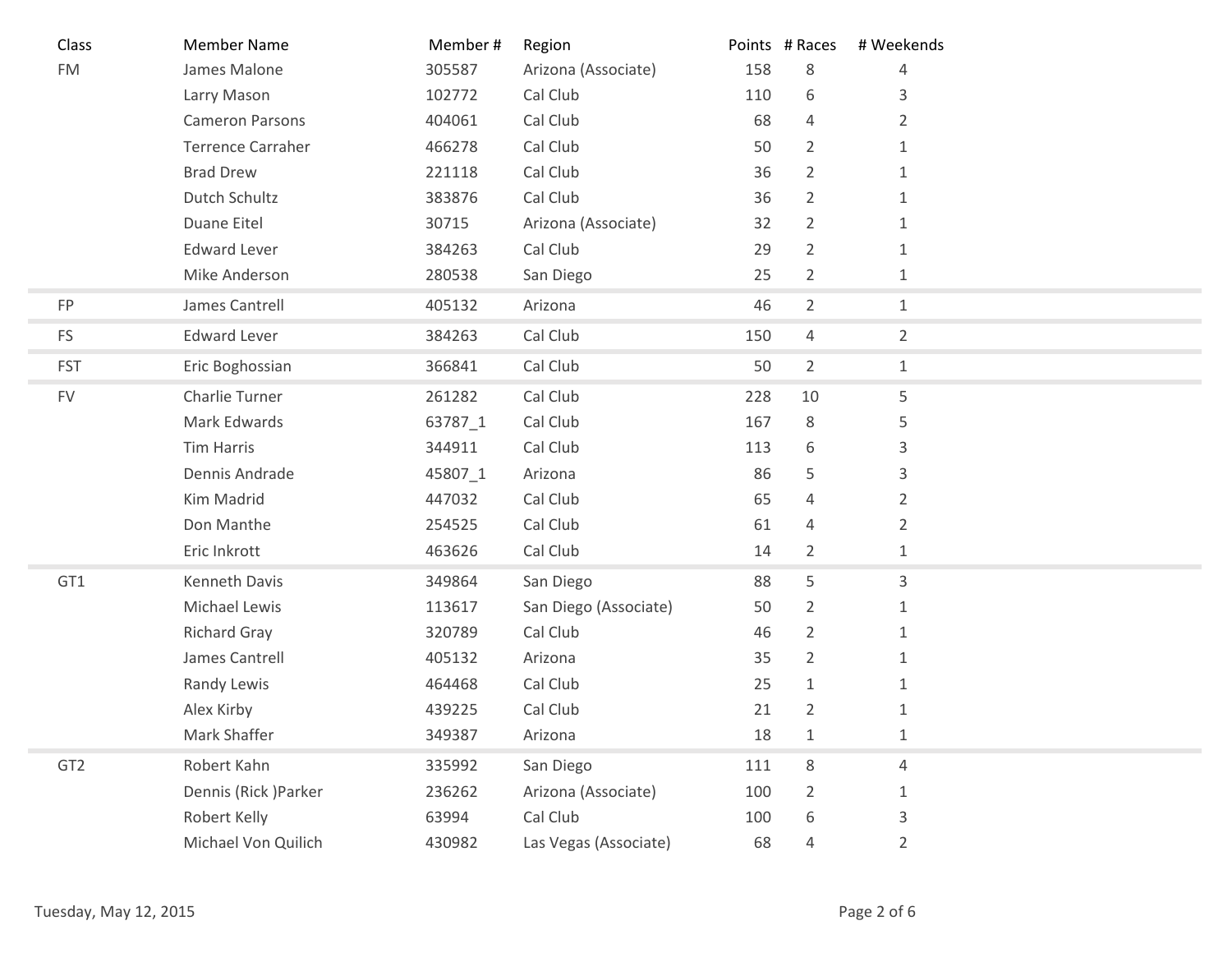| Class           | <b>Member Name</b>    | Member# | Region                    |     | Points # Races | # Weekends     |
|-----------------|-----------------------|---------|---------------------------|-----|----------------|----------------|
| GT <sub>2</sub> | Kyle Kelly            | 302879  | Cal Club                  | 65  | 5              | 3              |
|                 | Erich W Joiner        | 281578  | Cal Club                  | 63  | 4              | $\overline{2}$ |
|                 | James Bratton         | 478326  | Cal Club                  | 51  | 4              | 2              |
|                 | Keith Gillespie       | 212379  | Arizona                   | 42  | $\overline{2}$ | $\mathbf{1}$   |
|                 | Wayne Graham          | 290882  | Cal Club                  | 37  | $\overline{2}$ | $\mathbf{1}$   |
|                 | Stephanie Cemo        | 460649  | San Diego                 | 25  | $\overline{2}$ | 1              |
|                 | Tim Adolphson         | 478328  | Cal Club                  | 14  | 3              | $\overline{2}$ |
| GT <sub>3</sub> | Sean Powers           | 351102  | Arizona                   | 117 | $\mathsf{3}$   | $\overline{2}$ |
|                 | <b>Wolfgang Maike</b> | 42175_1 | Cal Club                  | 113 | 5              | 3              |
|                 | Mike Henderson        | 124620  | Cal Club                  | 110 | 6              | 3              |
|                 | Scott Graham          | 389475  | Cal Club                  | 62  | $\mathsf{3}$   | $\overline{2}$ |
|                 | Douglas Ruthroff      | 195692  | Arizona                   | 15  | 3              | $\overline{2}$ |
| GTL             | John Bower            | 317415  | Cal Club                  | 128 | 6              | 3              |
|                 | Craig Carter          | 359082  | Cal Club                  | 105 | 5              | 3              |
|                 | <b>Bill Gilcrease</b> | 95824   | Cal Club                  | 39  | $\overline{2}$ | 1              |
|                 | Tom Wickersham        | 211641  | San Francisco (Associate) | 25  | $\overline{2}$ | 1              |
| HP              | Jason Isley           | 217572  | Cal Club                  | 150 | 6              | 3              |
|                 | <b>Brian Linn</b>     | 135242  | Cal Club                  | 86  | 5              | 3              |
|                 | <b>Ben Valentine</b>  | 402434  | Cal Club                  | 76  | 4              | $\overline{2}$ |
|                 | David Thurston        | 467963  | Cal Club                  | 48  | 4              | 3              |
|                 | Jeff Barrow           | 211584  | Cal Club                  | 38  | $\overline{2}$ | $\mathbf{1}$   |
|                 | <b>Bobby Beyer</b>    | 437336  | Cal Club                  | 36  | $\overline{2}$ | $\overline{2}$ |
|                 | Cory Markos           | 356165  | Cal Club                  | 33  | $\overline{2}$ | $\mathbf{1}$   |
|                 | Mike Bachman          | 30934   | San Francisco (Associate) | 17  | $\overline{2}$ | $\mathbf{1}$   |
| <b>ITA</b>      | Raffi Kazanjian       | 112780  | Cal Club                  | 50  | $\overline{2}$ | $\mathbf{1}$   |
|                 | Carl Johnk            | 269100  | San Diego (Associate)     | 50  | $\mathbf{1}$   | $\mathbf{1}$   |
|                 | Nick Corsiglia        | 92732_5 | Cal Club                  | 42  | $\overline{2}$ | $\mathbf{1}$   |
| <b>ITE</b>      | Paul Gassen           | 387638  | Cal Club                  | 134 | $\overline{4}$ | $\overline{2}$ |
|                 | Paul Fairchild        | 55916   | Arizona                   | 100 | $\overline{2}$ | $\mathbf{1}$   |
| P1              | <b>Timothy Day</b>    | 391495  | Arizona                   | 200 | 6              | $\mathsf{3}$   |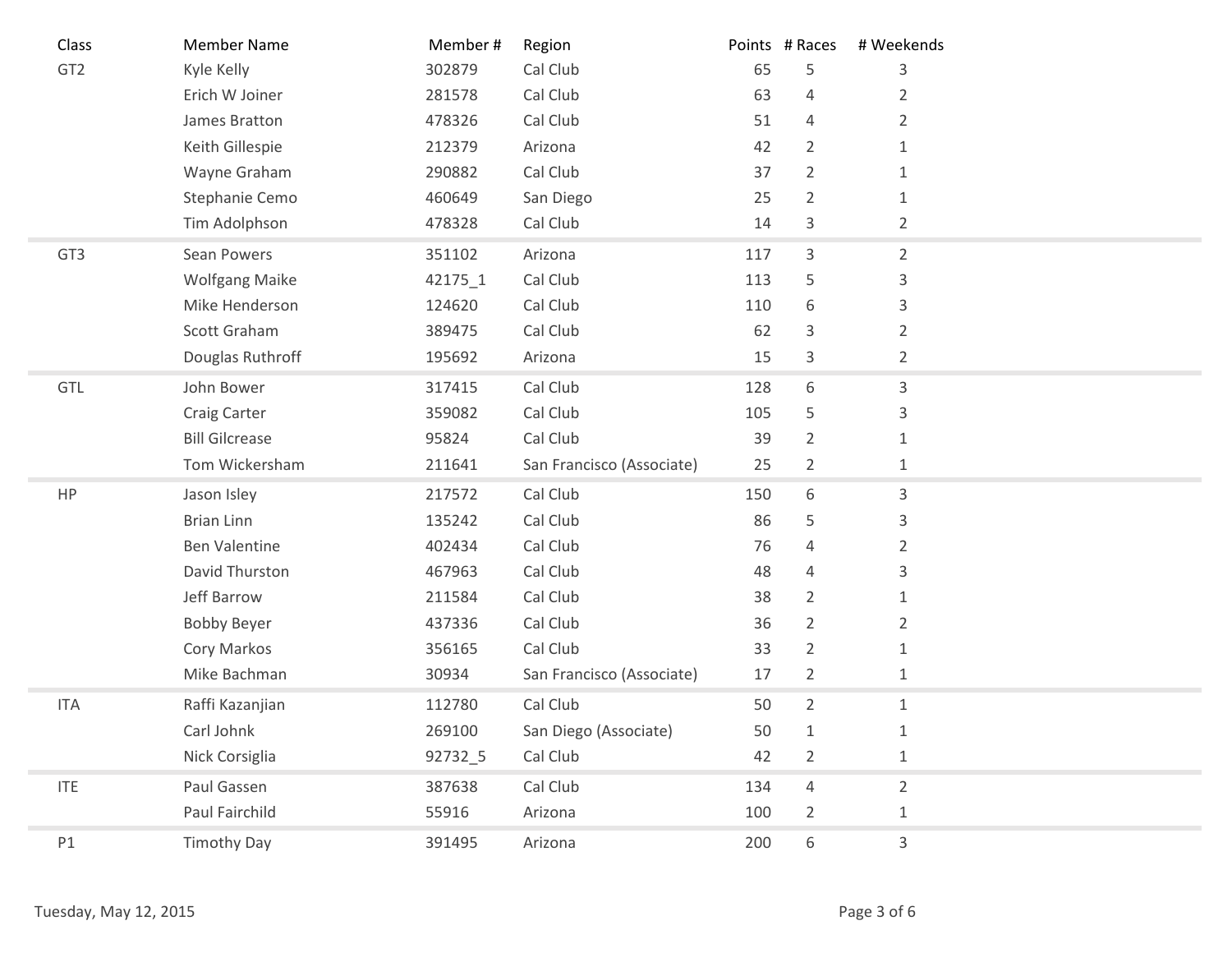| Class          | <b>Member Name</b>    | Member#  | Region                |     | Points # Races | # Weekends     |  |
|----------------|-----------------------|----------|-----------------------|-----|----------------|----------------|--|
| P1             | <b>Ehud Nahir</b>     | 178547_1 | Cal Club              | 128 | 4              | $\overline{2}$ |  |
|                | Joseph Schifini       | 403669   | Cal Club              | 115 | 6              | 4              |  |
|                | <b>Steve Nicklin</b>  | 403696   | Cal Club              | 114 | 4              | $\overline{2}$ |  |
|                | Jon Van Caneghem      | 225735   | Cal Club              | 43  | $\overline{2}$ | $\mathbf{1}$   |  |
|                | Don Simons            | 281181   | Cal Club              | 16  | $\mathbf{1}$   | $\mathbf{1}$   |  |
| P <sub>2</sub> | Rene Lohr             | 403670   | Cal Club              | 134 | 6              | 4              |  |
|                | Jeff Schafer          | 376864   | Cal Club              | 113 | 5              | 3              |  |
|                | David Ferguson        | 183410   | Cal Club              | 92  | 4              | $\overline{2}$ |  |
|                | Joseph Moran          | 80709    | Cal Club              | 60  | 3              | $\overline{2}$ |  |
|                | Ron Fletcher          | 404630   | San Diego             | 50  | $\overline{2}$ | $1\,$          |  |
| Pro-7          | <b>Richard Shea</b>   | 414880   | Cal Club              | 50  | $\overline{2}$ | $1\,$          |  |
| S <sub>2</sub> | Joseph Moran          | 80709    | Cal Club              | 50  | $\overline{2}$ | $1\,$          |  |
|                | Stu Hanssen           | 154732   | Cal Club              | 42  | $\overline{2}$ | $\mathbf{1}$   |  |
|                | Mark Brannon          | 112302   | Arizona               | 32  | $\overline{2}$ | $\mathbf{1}$   |  |
|                | Robert Rich           | 415991   | Cal Club              | 32  | $\overline{2}$ | $\mathbf{1}$   |  |
|                | Robert Lovenson       | 249067   | Cal Club              | 32  | $\overline{2}$ | $\mathbf{1}$   |  |
|                | Gary Holcomb          | 189178_1 | Cal Club              | 32  | $\overline{2}$ | 1              |  |
|                | Adam Draizin          | 417124   | Cal Club              | 16  | $\overline{2}$ | $1\,$          |  |
| SM             | Clement Lee           | 316101   | Cal Club              | 259 | 10             | 5              |  |
|                | <b>Curtis Gong</b>    | 425401   | Cal Club              | 158 | $\overline{7}$ | 4              |  |
|                | Dakota Dickerson      | 478060   | San Diego             | 122 | 6              | 3              |  |
|                | Dave Tweedlie         | 405557   | Cal Club              | 104 | 8              | 4              |  |
|                | Jorge Diaz            | 109617   | San Diego             | 99  | $\overline{4}$ | $\overline{2}$ |  |
|                | Devin Dahn            | 82968    | Arizona               | 85  | $\overline{4}$ | $\overline{2}$ |  |
|                | Carl Johnk            | 269100   | San Diego (Associate) | 64  | $\overline{2}$ | $\mathbf{1}$   |  |
|                | <b>Bill Nelson</b>    | 320039   | Cal Club              | 62  | 6              | 3              |  |
|                | Lori Miles            | 383964   | Arizona               | 60  | $\overline{2}$ | $\mathbf{1}$   |  |
|                | <b>Elliot Skeer</b>   | 432195   | Cal Club              | 50  | 2              | $\mathbf{1}$   |  |
|                | <b>Steven Powers</b>  | 212429   | Arizona               | 46  | $\overline{2}$ | $\mathbf{1}$   |  |
|                | <b>Steve Champlin</b> | 439184   | San Diego             | 33  | $\overline{2}$ | 1              |  |
|                | Francis Hu            | 426225   | Cal Club              | 32  | $\overline{2}$ | $\mathbf{1}$   |  |
|                |                       |          |                       |     |                |                |  |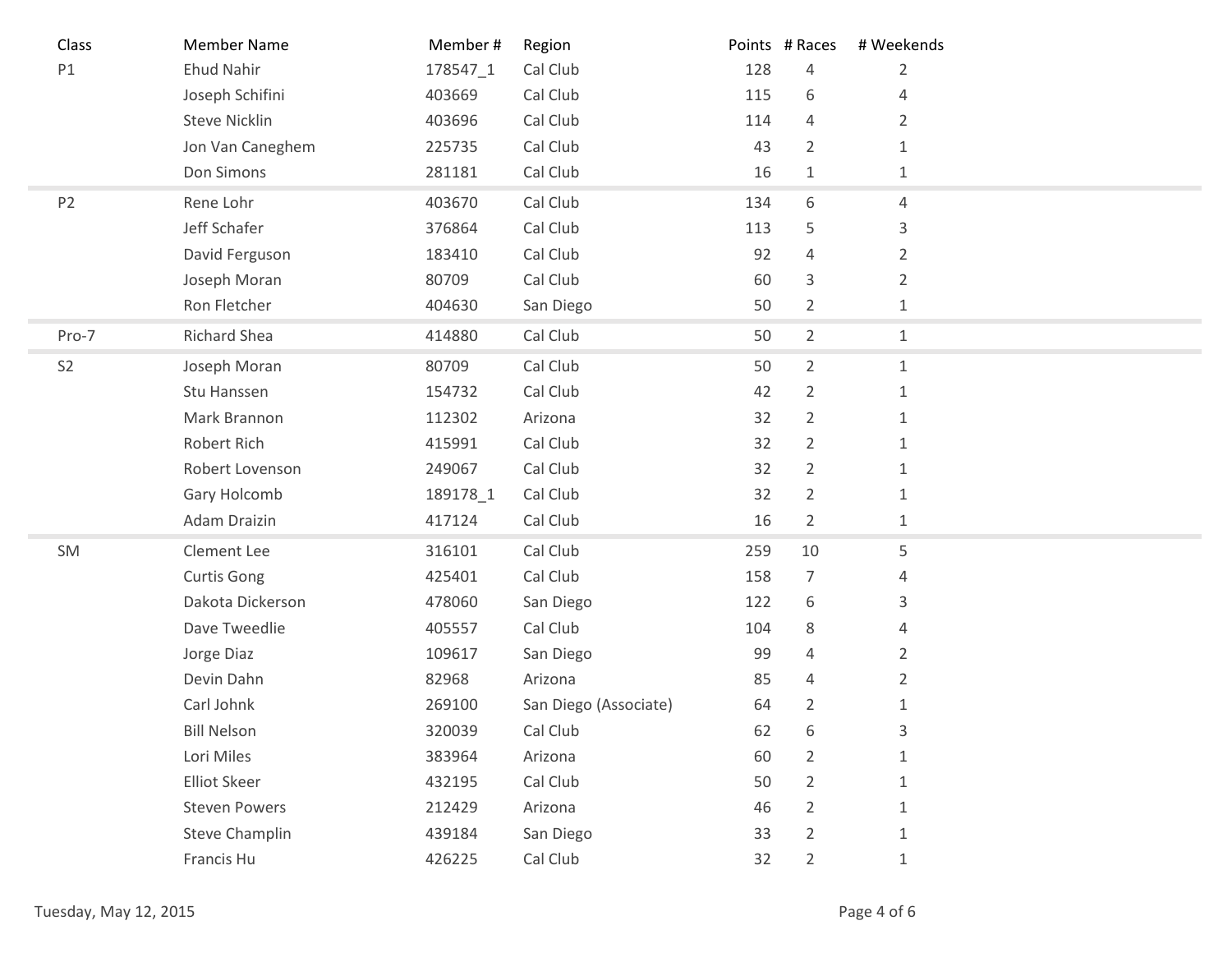| Class      | <b>Member Name</b>       | Member # | Region                    |     | Points # Races | # Weekends     |
|------------|--------------------------|----------|---------------------------|-----|----------------|----------------|
| SM         | <b>Wesley Molino</b>     | 403801   | Cal Club                  | 31  | $\overline{2}$ | 1              |
|            | Nicklas Stewart          | 284061   | Cal Club                  | 29  | 3              | 3              |
|            | Dean Busk                | 269682   | Arizona (Associate)       | 17  | 3              | 2              |
|            | Mark Lange               | 408993   | Cal Club                  | 16  | $\overline{2}$ | 1              |
|            | Justin Hall              | 405547   | Cal Club                  | 15  | $\overline{2}$ | 1              |
|            | Todd Launchbaugh         | 276906   | Cal Club                  | 15  | $\overline{2}$ |                |
|            | James Brown              | 477186   | Cal Club                  | 14  | $\overline{2}$ | 1              |
|            | Eric Thomas              | 443770   | Las Vegas (Associate)     | 14  | 4              | $\overline{2}$ |
| SP         | <b>Bruce Powers</b>      | 13091    | Cal Club                  | 150 | 4              | $\overline{2}$ |
| SRF        | <b>Elliott Freireich</b> | 230617   | Arizona                   | 150 | $\overline{4}$ | $\overline{2}$ |
|            | Denny Fosdick            | 137421   | Cal Club                  | 84  | 4              | 2              |
|            | Jack Willes              | 280918   | Cal Club                  | 50  | $\overline{2}$ | 1              |
|            | Don Palla                | 236212_1 | Cal Club                  | 38  | $\overline{2}$ | $\mathbf{1}$   |
|            | Chris Willes             | 149895   | Cal Club                  | 30  | $\overline{2}$ | 1              |
|            | <b>Marty Williams</b>    | 250421   | Cal Club                  | 18  | $\overline{2}$ | 1              |
|            | Douglas Stewart          | 191031   | Cal Club                  | 18  | $\mathbf{1}$   | 1              |
| SRF3       | Mike Miserendino         | 312012   | Cal Club                  | 188 | 8              | $\sqrt{4}$     |
|            | TJ Acker                 | 210471   | Cal Club                  | 162 | 8              | 4              |
|            | Lee Douglas              | 370148   | Oregon (Associate)        | 149 | 10             | 5              |
|            | Mark Ballangee           | 267269   | Cal Club                  | 94  | 8              | 4              |
|            | Paul Marino              | 139146_1 | Cal Club                  | 61  | 8              | 4              |
|            | Jack Willes              | 280918   | Cal Club                  | 55  | 4              | $\overline{2}$ |
|            | Craig Zaph               | 385155   | Cal Club                  | 45  | 4              | $\overline{2}$ |
| <b>STL</b> | Paul Whiting             | 431656   | Las Vegas                 | 222 | 8              | 4              |
|            | <b>Curtis Gong</b>       | 425401   | Cal Club                  | 92  | $\overline{2}$ | $\mathbf{1}$   |
|            | Kevin Michaels           | 334103   | Arizona                   | 78  | 2              |                |
|            | Rich Festa               | 476451   | Cal Club                  | 50  | $\overline{2}$ | 1              |
|            | David Vodden             | 169482   | San Francisco (Associate) | 39  | $\overline{2}$ | 1              |
|            | Oscar Jackson, Jr.       | 371499   | Cal Club                  | 37  | $\overline{2}$ | 1              |
|            | Giorgio Pierangeli       | 464397   | Cal Club                  | 34  | 4              | 2              |
|            | Francis Hu               | 426225   | Cal Club                  | 31  | $\overline{2}$ | 1              |